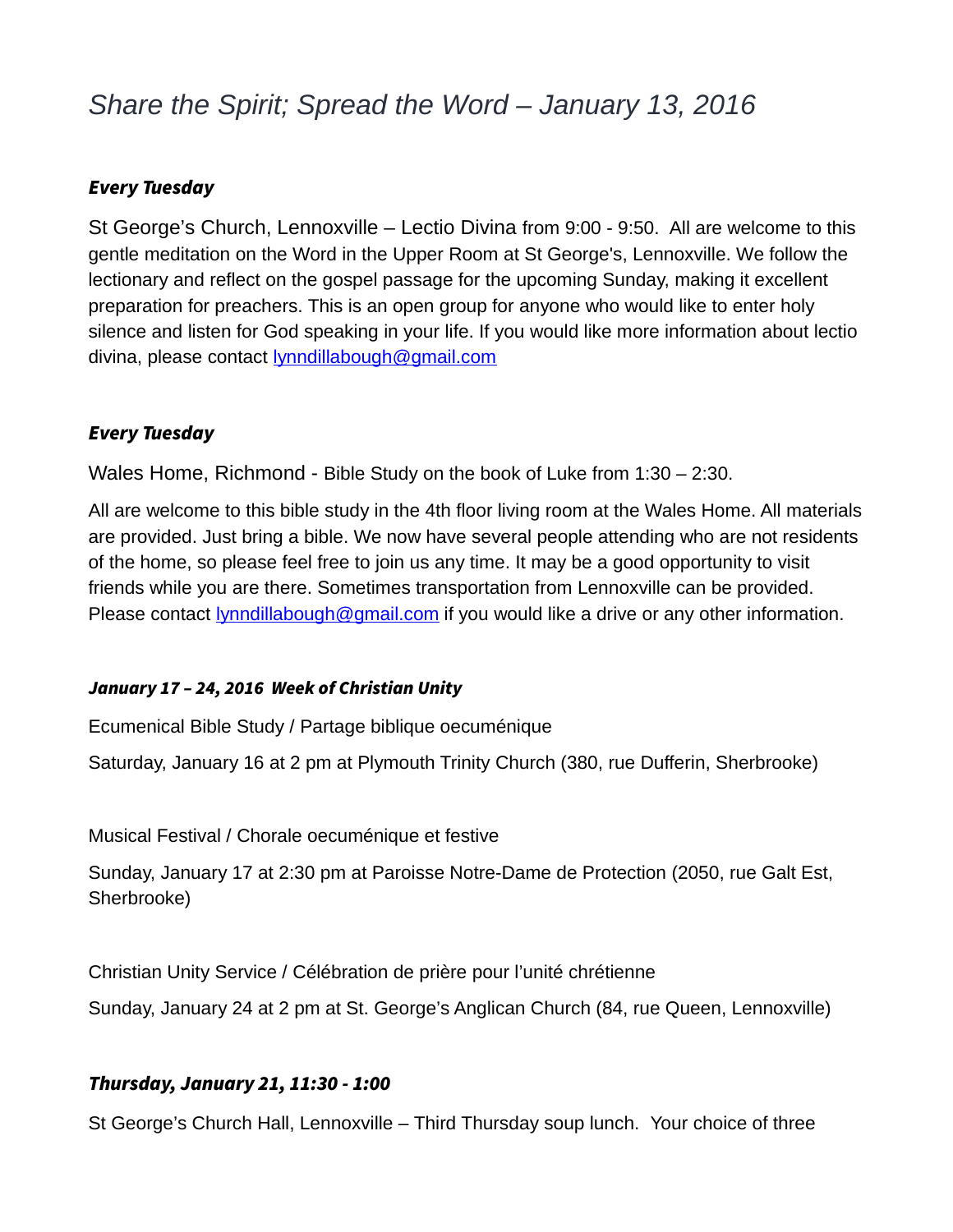delicious homemade soups (cream of cauliflower, ham and split pea, Jerusalem artichoke (vegetarian option), delectable dessert (carrot cake), buns, cheese, tea, coffee and juice. No charge but donations in support of the Deanery Refugee Fund welcomed.

#### Sunday January 24, 1:30 - 4:00

St Anne's, Richmond - "The Walking Christians" Youth Group. All high school aged youth are welcome to attend. Please contact [lynndillabough@gmail.com](mailto:lynndillabough@gmail.com) for more information.

# Thursday, January 28, 11:30 - 1:00

St Augustine's Church, Danville - Community Meal for Residents of Danville and Asbestos. This is a free meal for people who live in Danville or Asbestos. Come in from the cold for some hot soup and homemade rolls and desserts. Those who live alone are especially welcome, as are those who may be short of funds by the end of the month. Please contact [lynndillabough@gmail.com](mailto:lynndillabough@gmail.com) to reserve a place.

# Thursday, January 28, 5:15 - 6:45

St Augustine's Church, Danville - Messy Church. Our theme will be the baptism of Jesus with story-telling, crafts, worship, and dinner provided. All families with children are welcome, but please let us know if you are attending so that we know how many places to set at the table and how much food to prepare. For more information about Messy Church, please contac[tlynndillabough@gmail.com](mailto:lynndillabough@gmail.com)

## Sunday, January 31, 10:30 am

St George's Church, Lennoxville – Fifth Sunday Deanery Service.

## Wednesday, February 3, 5:15 - 6:45

St Paul's Church, Bury - Messy Church. Our theme will be the baptism of Jesus with storytelling, crafts, worship, and dinner provided. All families with children are welcome, but please let us know if you are attending so that we know how many places to set at the table and how much food to prepare. For more information about Messy Church, please contact [lynndillabough@gmail.com](mailto:lynndillabough@gmail.com)